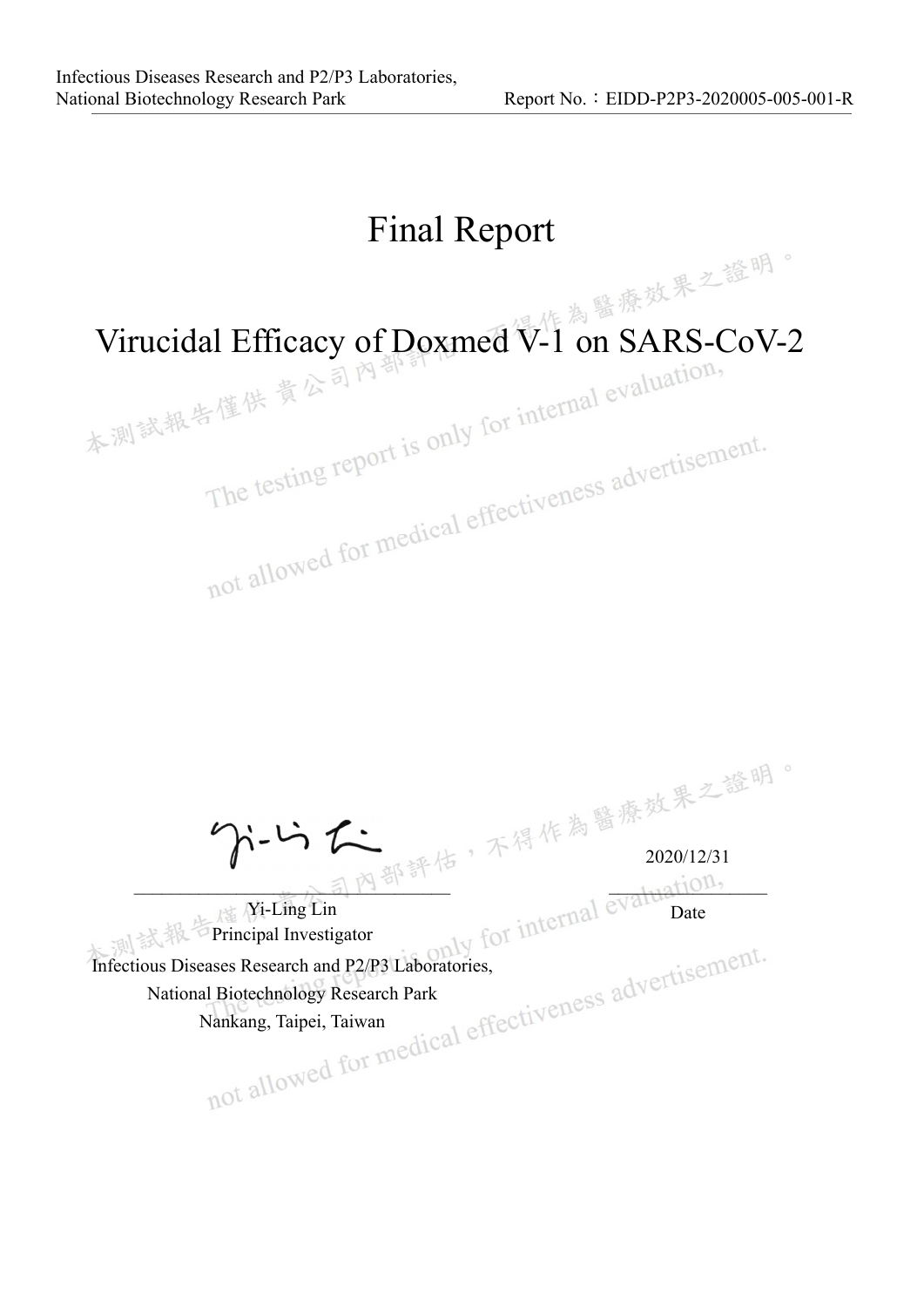# Table of Contents

#### 備註**:**

1. 本報告係呈現對該送件樣本之測試結果,未經生醫轉譯研究中心書面同意,不得將結果分離使用。 The report presents the test results of the submitted sample. The results should not be used separately without the written consent of the Biomedical Translation Research Center (BioTReC).

2. 該樣品是否適合人類使用不屬於本測試的範圍。

Whether the sample is suitable for human use is outside the scope of this test.

水明 3. 本報告中包含的資訊僅供內部評估和監管審查使用,不得公開用於廣告和商業推廣。

The information contained in this report is only for your internal evaluation and regulatory review, and shall not be made public for advertising and commercial promotion.

4. 未獲中央研究院書面同意前,貴公司不得以任何形式使用中央研究院、中央研究院員工及其所屬 單位之名稱、標章、徽章及其他標誌,以使大眾認知中央研究院與貴公司商業發展有任何關連。 Without the written consent of Academia Sinica, your company shall not use any forms of the names, seals, badges, and other marks of Academia Sinica, Academia Sinica employees and their affiliated units to make the public recognize any connection between the Academia Sinica and your company's business<br>development. development.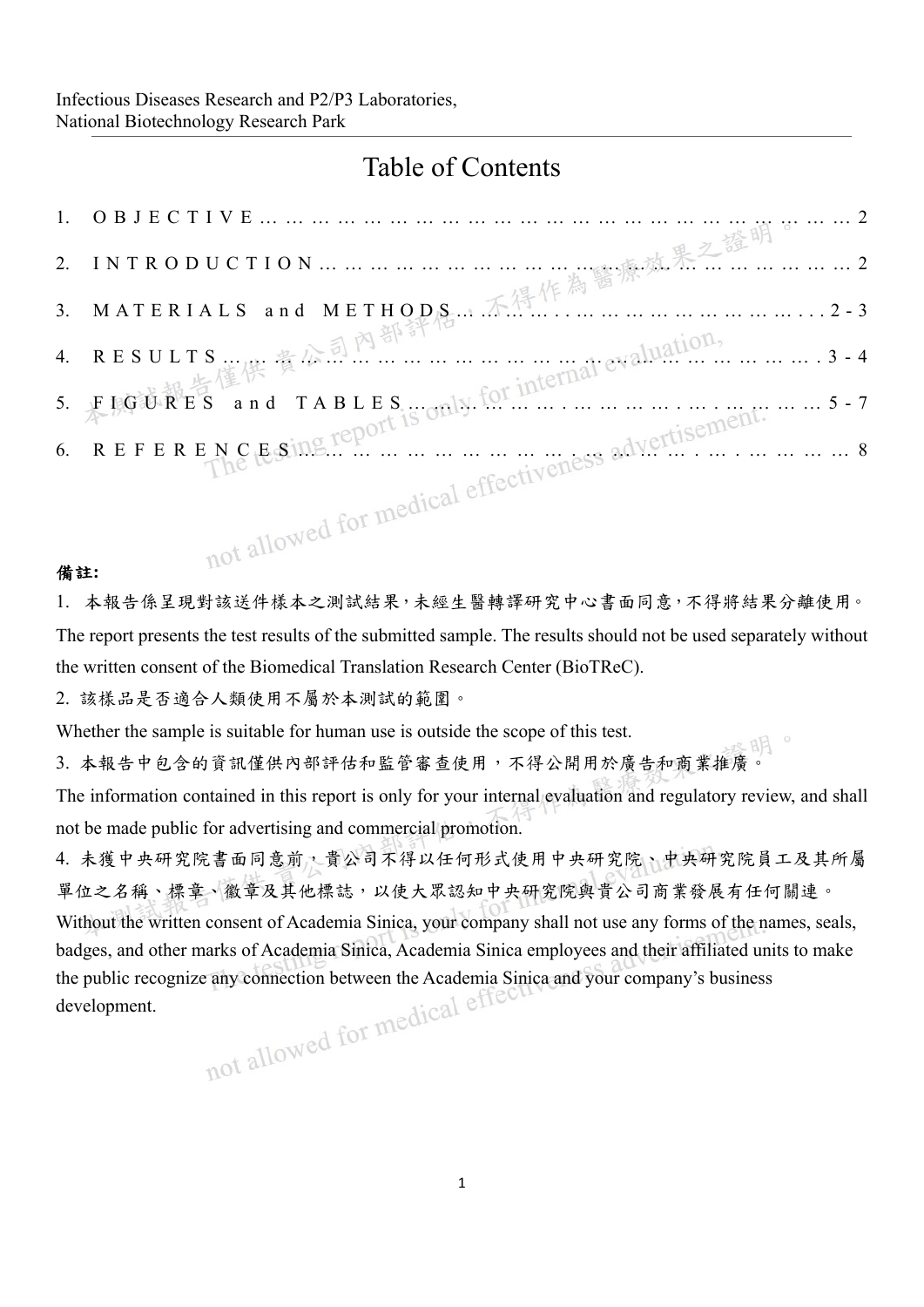## **1. OBJECTIVE**

This project was to evaluate the virucidal efficacy of Doxmed V-1, provided by Houchi Chemical Co.,

Ltd. (合記化學), on SARS-CoV-2 viruses according to the protocols modified from the peer-reviewed paper<br>
[1] and the British standard [2].<br>
2. INTRODUCTION

[1] and the British standard [2].

# **2. INTRODUCTION**

The antiviral potential was tested by using two cell-based antiviral assays, infection rate determined by immunofluorescent assay and disinfection efficacy determined by median tissue culture infectious dose (TCID50) on African green monkey kidney epithelial Vero-E6 cells. Cytotoxicity of the compounds on these cells were determined by using the CCK8 assay.

# **3. MATERIALS and METHODS**

3.1. Vero-E6, ATCC CRL-1586, African green monkey kidney epithelial cells.

#### 3.2. SARS-CoV-2, TCDC#4.

- 3.3. Human anti-SARS-CoV-2 N protein antibody (provided by Dr. An-Suei Yang in Genomics Research<br>Center, Academia Sinica).<br>3.4. Cell Counting Kit-8 (CCK8) (Sigma). Center, Academia Sinica).
- 3.4. Cell Counting Kit-8 (CCK8) (Sigma).
- 3.5. Doxmed V-1 (Lot no.: 201907171D) was provided by Houchi Chemical Co., Ltd.
- 3.6. High-content imaging, ImageXpress Micro Imaging XL (Molecular Devices).
- isement. 3.7. The Doxmed V-1, serially diluted with cell culture medium (2% Fetal Bovine Serum + Dulbecco's Modified Eagle Medium), were incubated with SARS-CoV-2 (TCDC#4, 100 PFU) at room temperature for 1 h. The mixtures were then added to Vero-E6 cells for 1 day incubation. Cells were fixed and immunostained with anti-SARS-CoV-2 N protein antibody and goat anti-human IgG-Alexa Fluor 488 (A11013, Invitrogen). Cell nucleus was stained with DAPI (4', 6-Diamidino-2-phenylindole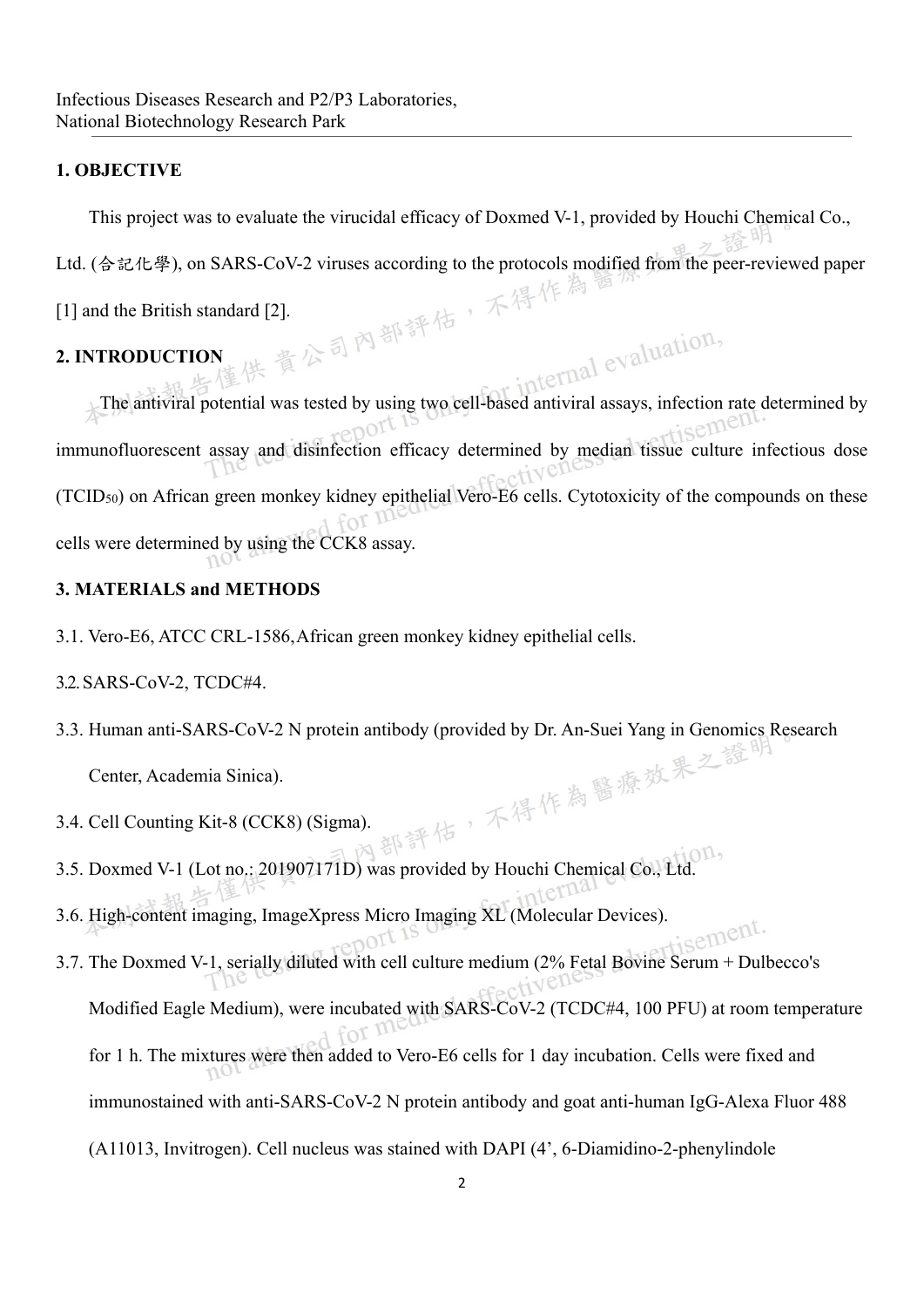dihydrochloride, D1306, Invitrogen). To quantify viral infection, images were acquired and analyzed using an ImageXpress Micro XLS Wide field High-Content Analysis System. For cell viability test, Vero-E6 cells were treated with different dilutions of Doxmed V-1 with cell culture medium for 1 day at 37 °C. The cell viability was determined by Cell Counting Kit-8 (CCK-8). 50% inhibition concentration (IC50) and 50% cytotoxic concentration (CC50) were calculated by Prism software. [1] 3.8. The virus titer was determined by virus titration based on median tissue culture infectious dose (TCID50). The Doxmed V-1, serially diluted with cell culture medium, was incubated with SARS-CoV-2 (TCDC#4) at room temperature for 1 hr. The mixtures were then 10-fold serially diluted with cell culture medium and added to Vero E6 cells for 4 day incubation. Cells were fixed with 10% formaldehyde for overnight and stained with 0.5% crystal violate for 20 min. The plates were washed with tap water and scored for infection. The TCID<sub>50</sub> was calculated by Reed and Muench Method [3]. 3.9. The formula of log reduction value of virus titer is as follows.

Virus reduction for each step is:

里之證明。  $LRV = \frac{Input \, virus \, titer/volume \times Input \, volume}{Output \, virus \, titer/volume \times Output \, volume}$ 

#### **4. RESULTS**

The First Cell-based Antiviral Assay, Infection Rate Determined by Immunofluorescent Assay:

To test the antiviral potential of Doxmed V-1 from Houchi Chemical, SARS-CoV-2 pretreated with serially diluted Doxmed V-1 was added to Vero-E6 cells for incubation. The viral infection was quantified by SARS-CoV-2 N protein expression **(Figure 1A)** and cytotoxicity of the compound was determined by CCK-8 assay. The fluorescent signal was quantified by high-content imaging and calculated the IC50 and CC50 **(Figure 1B)**. Doxmed V-1 showed anti-SARS-CoV-2 activity with IC50 at 718.8-fold dilution, however high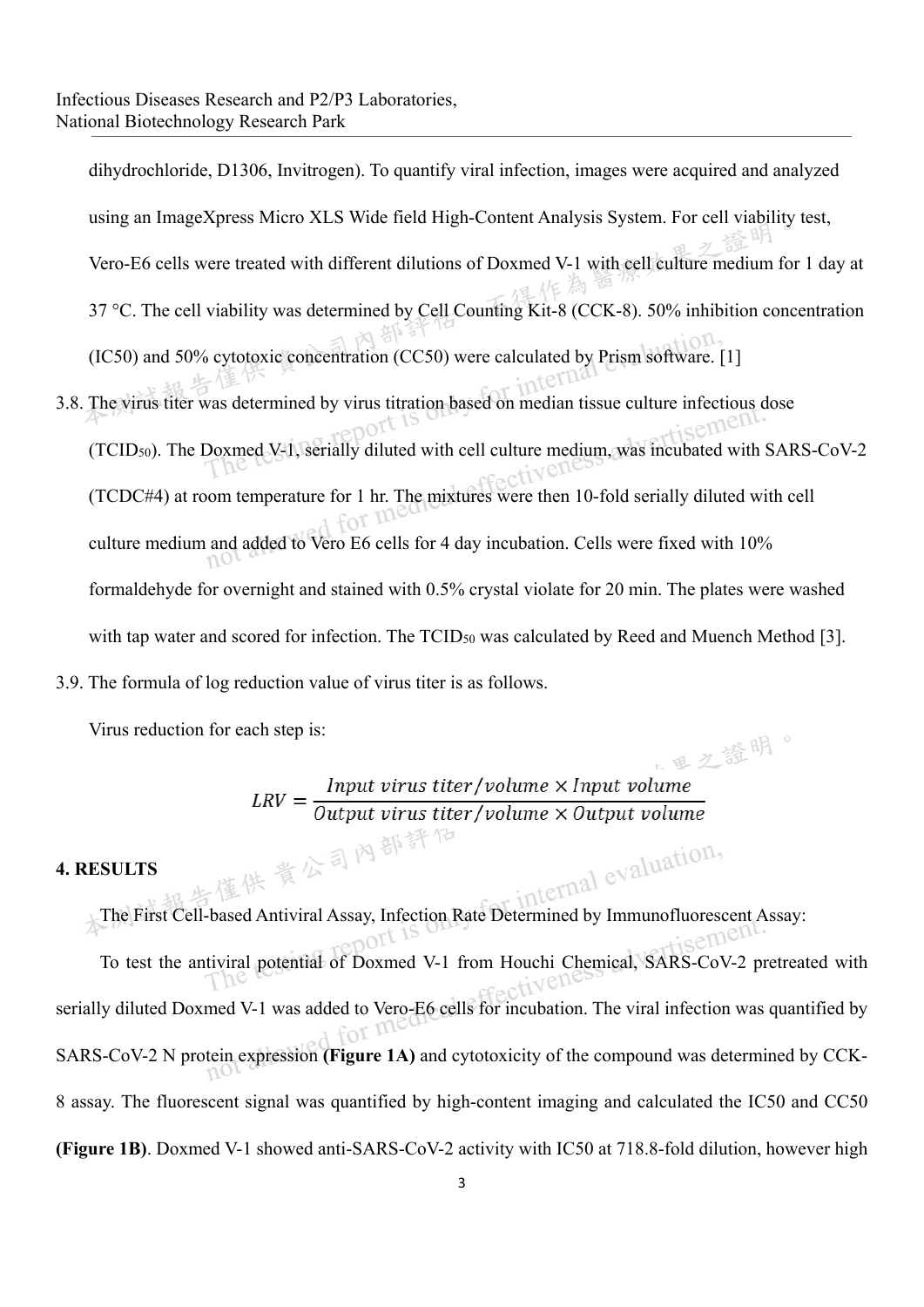cytotoxicity was noted with CC50 at 297.8-fold dilution.

The Second Cell-based Antiviral Assays, Disinfection Efficacy Determined by Median Tissue Culture<br>ious Dose (TCID<sub>50</sub>):<br>We feed Infectious Dose (TCID50):

We further tested the disinfectant activity of Doxmed-V1. For untreated virus alone control, the SARS-CoV-2 titer was 108.33 TCID50/ml. For the test group, at 6.25-fold, 12.5-fold, and 25-fold dilution of Doxmed V-1, the virus titer was lower than  $10^3$  TCID<sub>50</sub>/ml, partly due to the cytotoxicity of Doxmed V-1. At 50-fold dilution of Doxmed V-1, the virus titer was lower than  $10^2$  TCID<sub>50</sub>/ml. At 100-fold, 200-fold, and 400-fold dilution of Doxmed V-1, the virus titers were 103.33, 104.67 and 105.67 TCID50/ml, respectively **(Figure 2)**. The Log-Reduction Value (LRV) of Dexmed-V1 at different dilution is shown in **Table 1**. For cytotoxicity test, different concentrations (100-fold and 300-fold dilution) of Doxmed V-1 were 10-fold serially diluted (10<sup>0</sup>  $\sim$  $10^{-7}$ ), and added to Vero-E6 cells for 24 hrs. The cytotoxicity was monitored with cytopathic effect (CPE) as shown in **Table 2**.

Overall, at 100, 200 and 400-fold dilution, Doxmed V-1 could inactive SARS-CoV-2 with a LRV at 5, 3.66 and 2.66, respectively. The immunofluorescent assay also showed 200-fold and 400-fold dilution completely blocked SARS-CoV-2 infection. The best inhibition against SARS-CoV-2 was noted at 200~400-<br>fold dilution in this cell-based study condition.<br> $\frac{1}{2}$  and  $\frac{1}{2}$  for the testing report is only for internal ev fold dilution in this cell-based study condition.

4

The testing report is only for much the statement.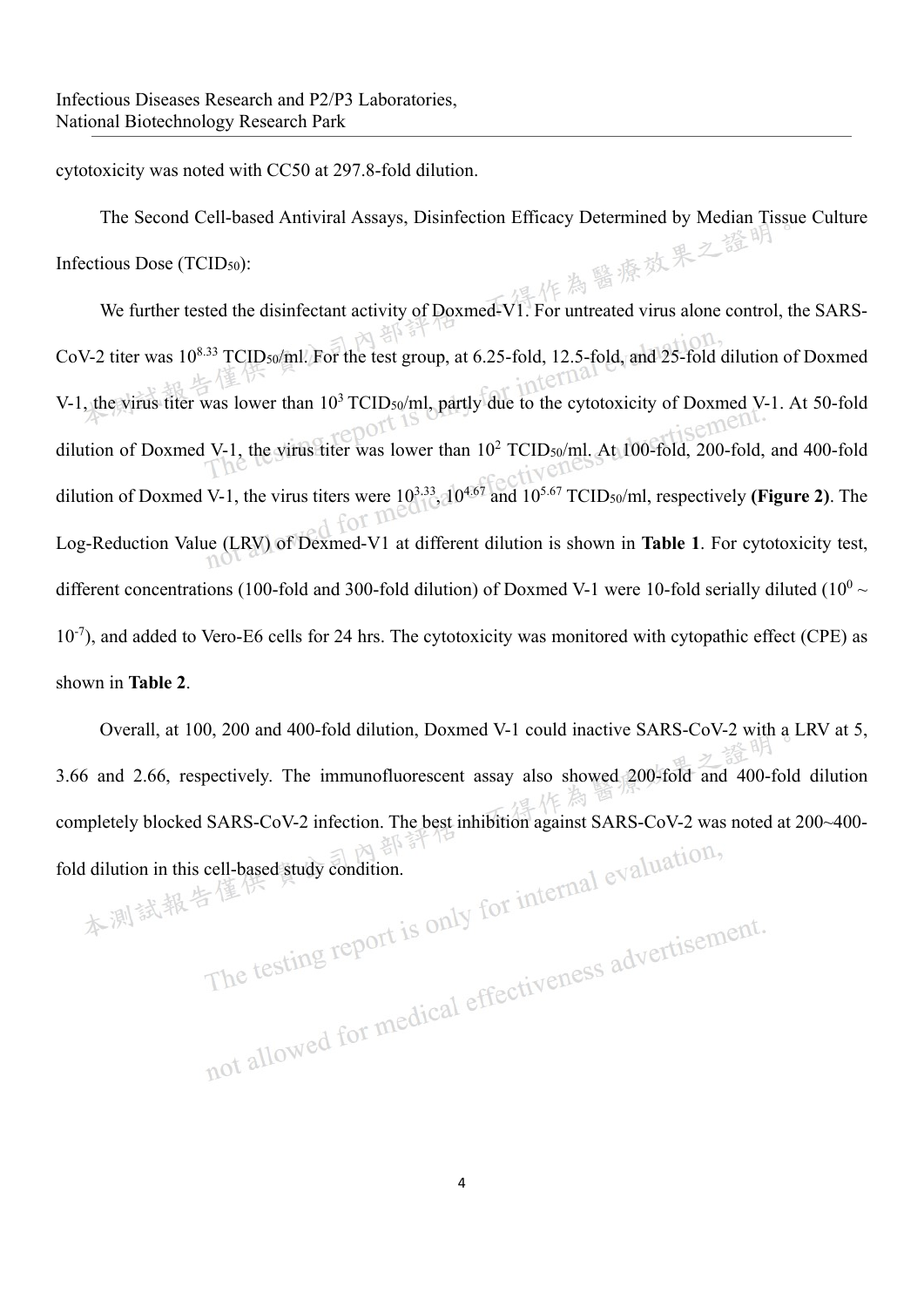#### **5. FIGURES and TABLES**



**Figure 1. Anti-SARS-CoV-2 activity of Doxmed V-1 by immunofluorescent assay (IFA). (A) The serially** for m diluted Doxmed V-1 was incubated with 100 PFU SARS-CoV-2 at room temperature for 1 h. The mixtures  $1101$ were then added to Vero-E6 cells for 1 day incubation. Cells were fixed and immunostained with anti-SARS-CoV-2 N protein antibody and goat anti-human IgG-Alexa Fluor 488. (B) SARS-CoV-2 N protein expression levels were acquired and analyzed by using a High-Content Analysis System. Cell viability were determined by CCK-8 assay. 50% inhibition concentration (IC50) and 50% cytotoxic concentration (CC50) were

calculated by Prism software.<br>本測試報告僅供責公司內部評估,不得作為醫療效果之證 古僅供貴公司內部評估, A.I.<br>The testing report is only for internal evaluation, The testing report is only for incomended and allowed for medical effectiveness advertisement.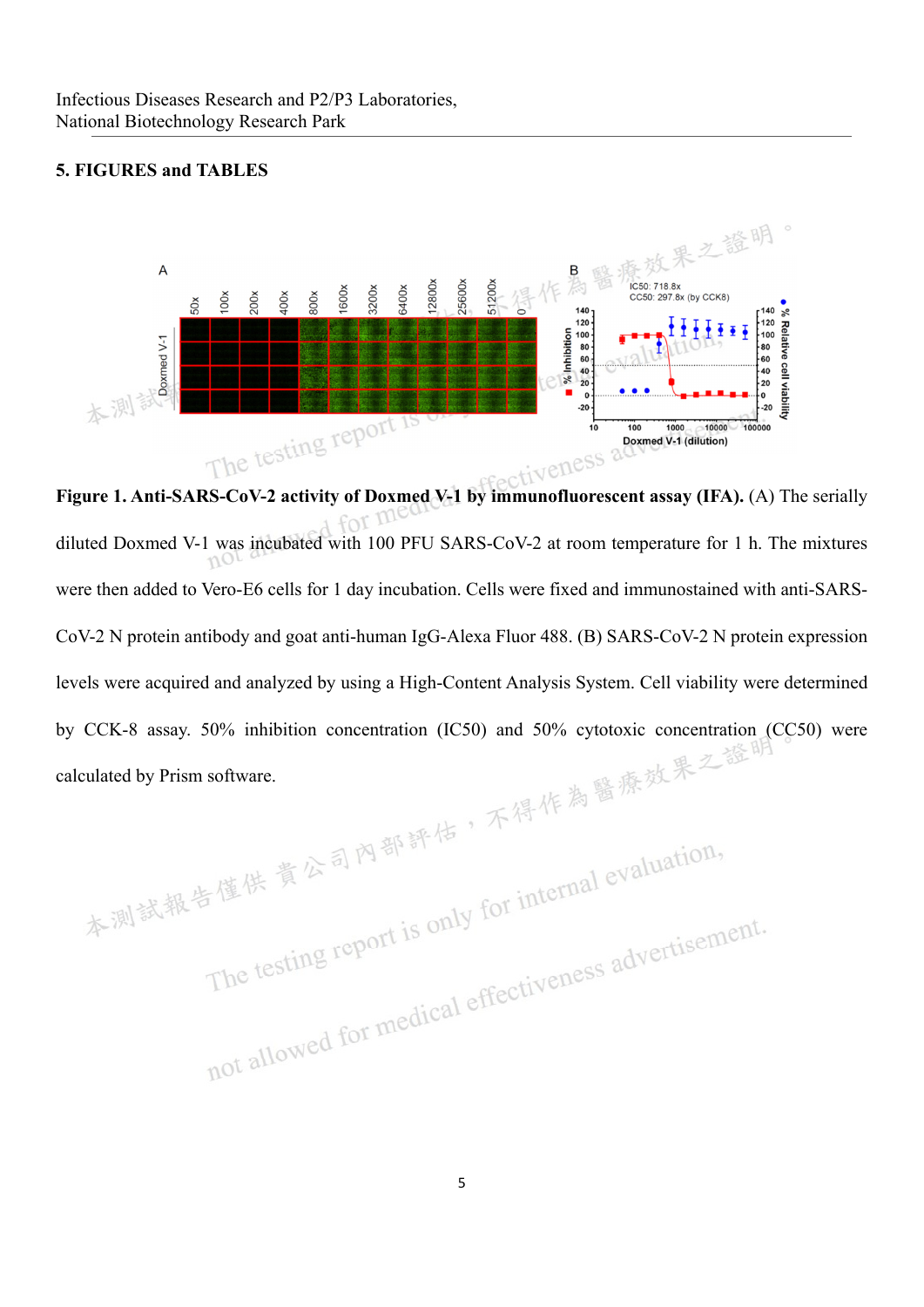

foi V-1 was incubated with SARS-CoV-2 (TCDC#4) at room temperature for 1 hr. The mixtures were then 10 fold serially diluted and added to Vero-E6 cells for 4 day incubation. Cells were fixed with 10% formaldehyde and stained with 0.5% crystal violate for 20 min. The plates were washed with tap water and scored for infection. The red boxes indicate wells with cytotoxicity. TCID<sub>50</sub> was calculated by Reed and Muench Method

[3].<br>本測試報告僅供責公司內部評估,不得作為醫療效果之證明。 古僅供 貴公司內部評估, A-1:<br>The testing report is only for internal evaluation, The testing report is only for inter-<br>The testing report is only for inter-<br>not allowed for medical effectiveness advertisement.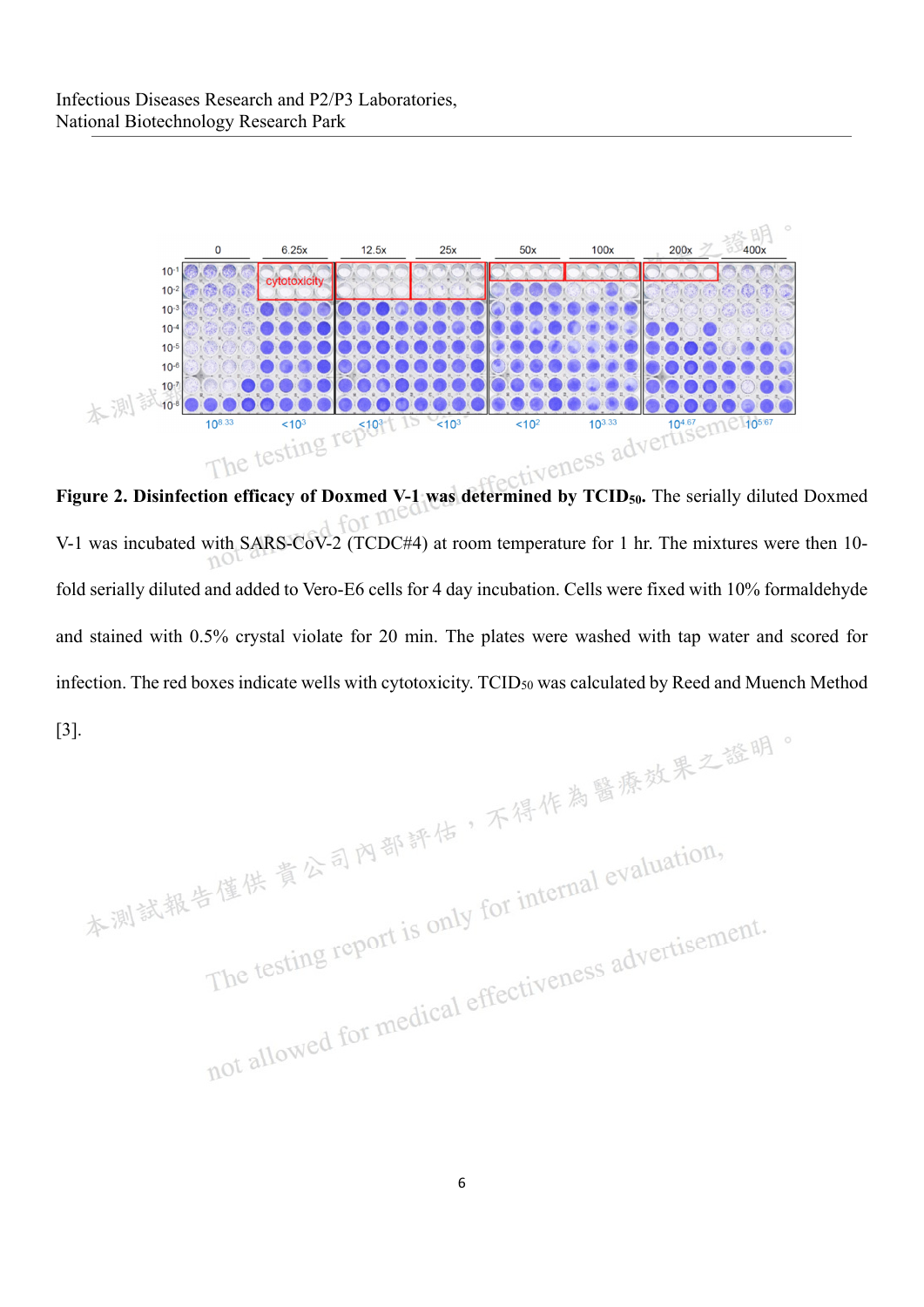# Infectious Diseases Research and P2/P3 Laboratories, National Biotechnology Research Park

|                                                                                   |                                  |                       | LRV of Doxmed V-1 at different dilution<br>證明 |              |            |                          |            |            |            |  |  |
|-----------------------------------------------------------------------------------|----------------------------------|-----------------------|-----------------------------------------------|--------------|------------|--------------------------|------------|------------|------------|--|--|
|                                                                                   | Fold of<br>dilution              |                       | 6.25x                                         | 12.5x        | 25x        | 50x                      | 100x       | 200x       | 400x       |  |  |
|                                                                                   | $Log-$<br>reduction<br>本測試報value | >5.33                 |                                               | 內部言<br>>5.33 |            | J.33 56.33 al svaluation |            |            | 2.66       |  |  |
|                                                                                   |                                  |                       |                                               |              |            |                          |            |            |            |  |  |
| not allowed for medical effectiveness advertisement<br>Cytotoxicity of Doxmed V-1 |                                  |                       |                                               |              |            |                          |            |            |            |  |  |
|                                                                                   | Fold of<br>dilution              | 10 <sup>0</sup>       | $10^{-1}$                                     | $10^{-2}$    | $10^{-3}$  | $10^{4}$                 | $10^{-5}$  | $10^{-6}$  | $10^{-7}$  |  |  |
|                                                                                   | 100x                             | $^{+}$<br>$(0.059\%)$ | $^{+}$<br>(71.7%)                             | $(93.5\%)$   | $(94.5\%)$ | $(93.5\%)$               | $(93.2\%)$ | $(94.2\%)$ | $(94.0\%)$ |  |  |
| V <sub>1</sub>                                                                    | 300x                             | $^{+}$<br>$(13.29\%)$ | (90.77%)                                      | $(96.8\%)$   | $(98.1\%)$ | $(96.5\%)$               | $(96.5\%)$ | $(98.8\%)$ | $(99.9\%)$ |  |  |

| ш<br>u<br> |  |
|------------|--|
|            |  |

The number in brackets indicates the ratio of surviving cells.

The testing report is only for intermedical effectiveness advertisement.